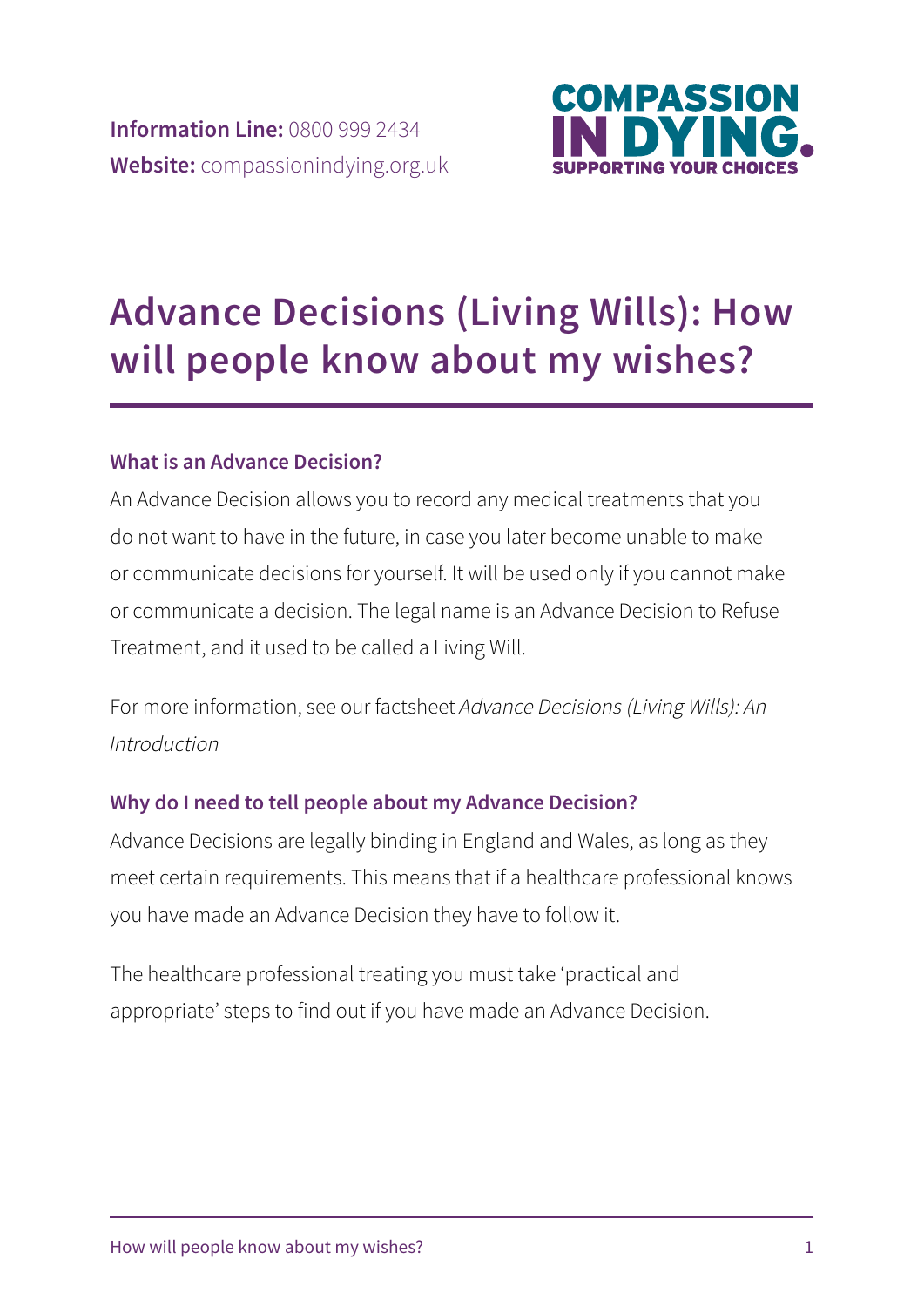But it is also your responsibility to take steps to make sure that your Advance Decision can be found by healthcare professionals when it is needed. There is currently no national register of Advance Decisions. So it is very important that those close to you, your GP, and anyone else involved in your care, know that you have made one.

For more information on the requirements Advance Decisions need to meet, see Compassion in Dying's factsheet Advance Decisions (Living Wills): Is my form legally binding?

#### **What can I do to make sure people know about my Advance Decision?**

There are a few things you can do to help make sure people are aware of your Advance Decision:

#### **• Speak to your GP**

Once you have made an Advance Decision, you can ask your GP to keep a copy with your medical records. It is very important to do this because it reflects your wishes for medical treatment and this information should be available to anyone involved in your care.

#### **• Give a copy of your Advance Decision to your friends and family members**

You can give a copy of your Advance Decision to your friends and family members. It is important that anyone who would be contacted in an emergency knows both that you have an Advance Decision, and where a copy is kept.

#### **• Give a copy to anyone else involved in your care**

You can give a copy of your Advance Decision to anyone who is involved in your care, such as a specialist doctor or nurse, health visitor or your local hospital.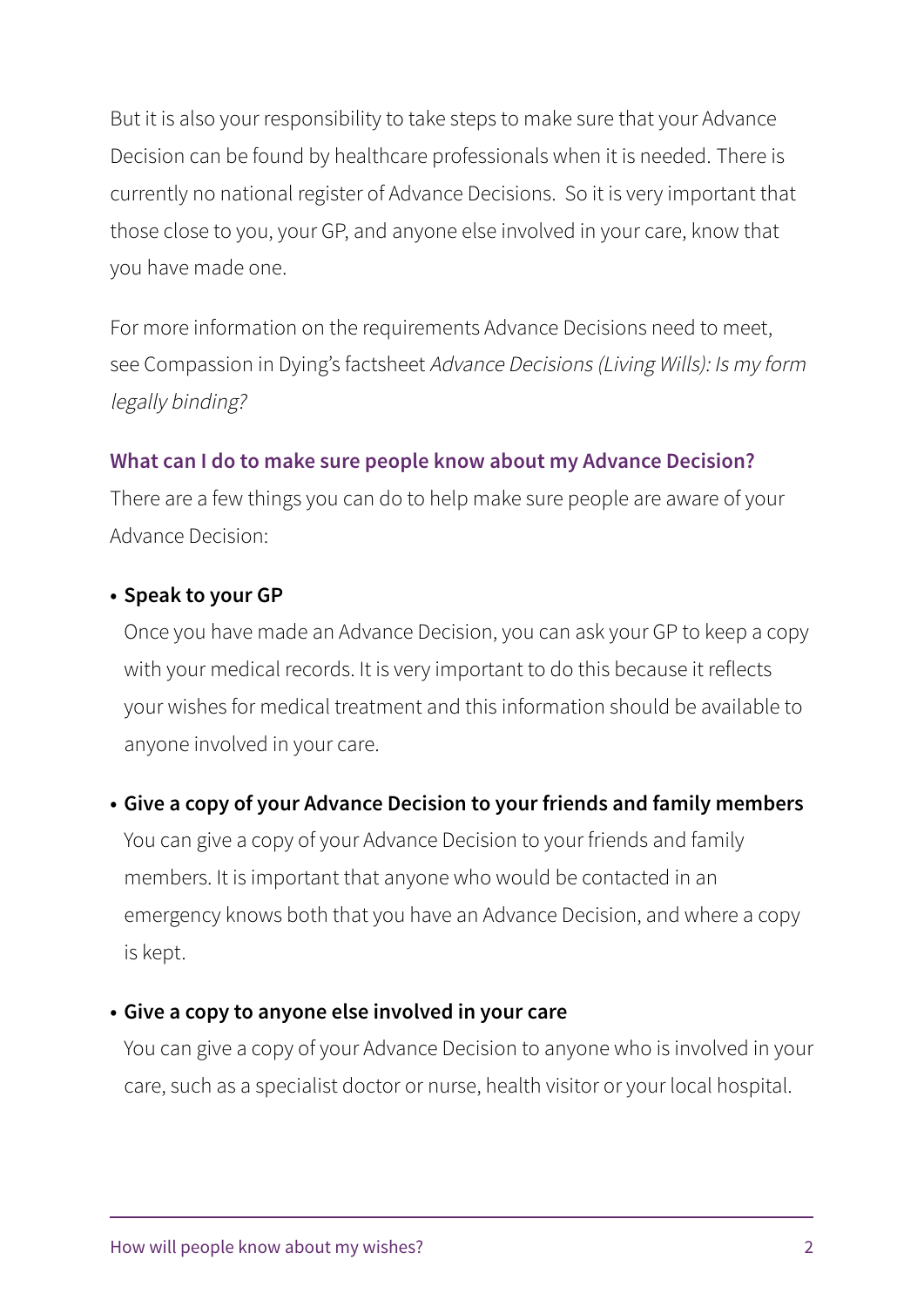#### **• Keep a copy of your Advance Decision with you**

You can keep a copy of your Advance Decision on your person, for example in your bag. This will make it more likely that it will be found if something happens to you.

#### **• Complete a Notice of Advance Decision card**

You can complete a 'Notice of Advance Decision' card, available from Compassion in Dying, and carry it with you in your purse or wallet. This card states that you have made an Advance Decision and where a copy is kept.

#### **• Lions Clubs International**

Order a free bottle from Lions Clubs International to keep a copy of your Advance Decision in the fridge. Paramedics should know to look for the Lions symbol when entering someone's house and to check the fridge for the container. To order call 0845 833 9502.

#### **• Join MedicAlert**

MedicAlert provides jewellery for people who need to convey important information in an emergency. If you join MedicAlert, you can get 'Advance Decision' engraved on your jewellery so that the healthcare professionals treating you will know you have made one. MedicAlert will also create a secure, detailed medical record, which can include your Advance Decision. This information can be provided to healthcare professionals. There is an annual fee and additional charge for jewellery. You can register with MedicAlert and select your jewellery by calling 01908 951045 or visiting their website at www.medicalert.org.uk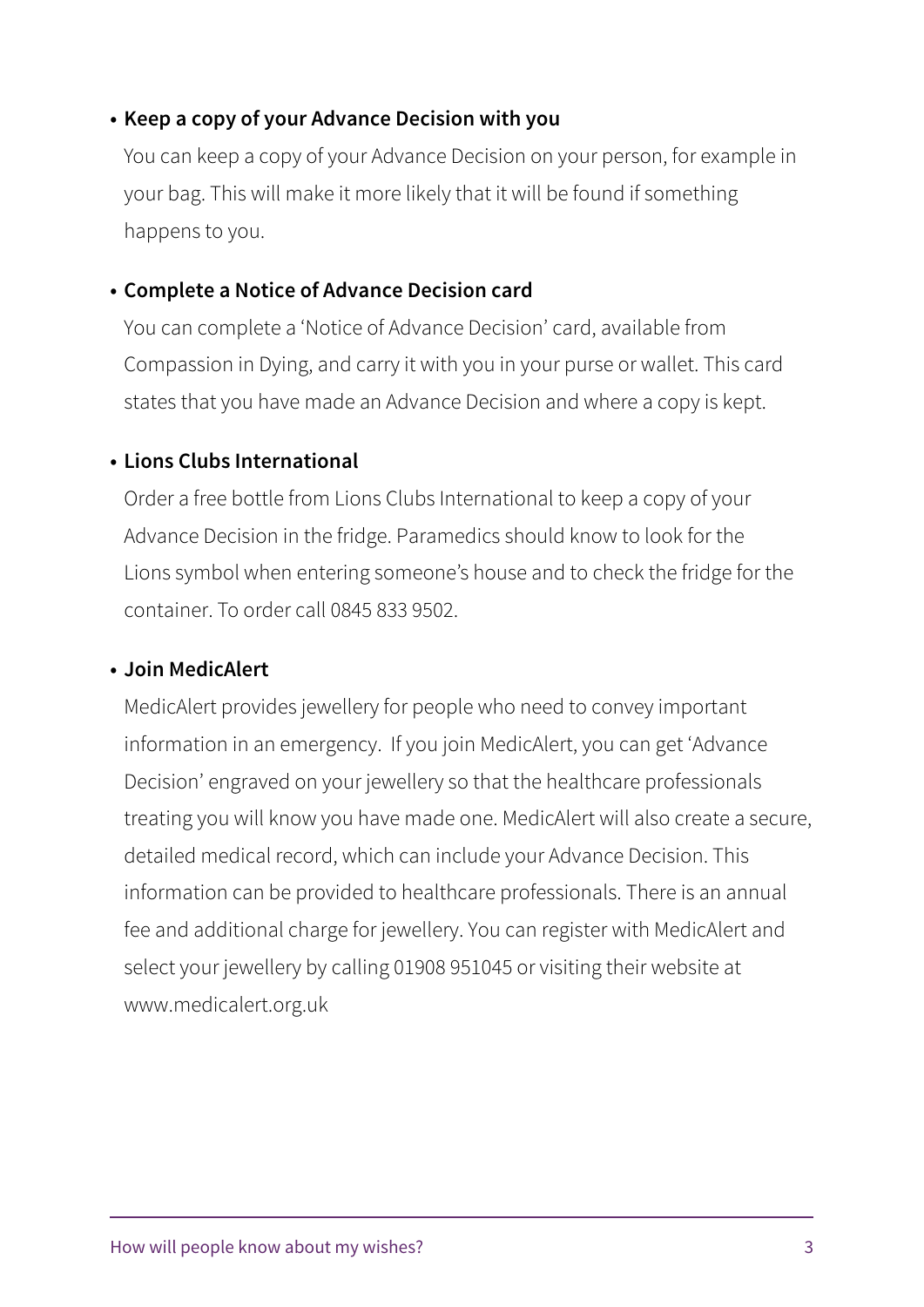#### **Summary care records**

You can ask your GP to record on your Summary Care Record that you have made an Advance Decision. A Summary Care Record is an electronic record of important information about your health that is accessible to healthcare professionals at any time.

It contains key information such as what medication you are taking, if you have any allergies and if you have had bad reactions to any medicines in the past. It also includes your name, address, date of birth and your unique NHS number. This makes it easier for doctors to know how to treat you if you are taken to hospital while you are away from home, in an emergency or when your GP's surgery is closed.

A Summary Care Record can record the fact that you have made an Advance Decision, any relevant supporting information contained in the Advance Decision, or where a copy can be found. Your Doctor will not automatically add details of your Advance Decision to your Summary Care Record so you must ask them to do so.

### **Electronic Palliative Care Co-ordination Systems (EPaCCS)**

Electronic Palliative Care Systems (EPaCCS) are electronic systems used in some areas of England. They are for people believed to be in, or near, the last year of life. They allow important information about you and your care plan to be accessed by healthcare professionals.

There are different systems in use in different parts of the country. Some systems will automatically flag details of your care plan to emergency services, NHS 111, 999 and out-of-hours doctors.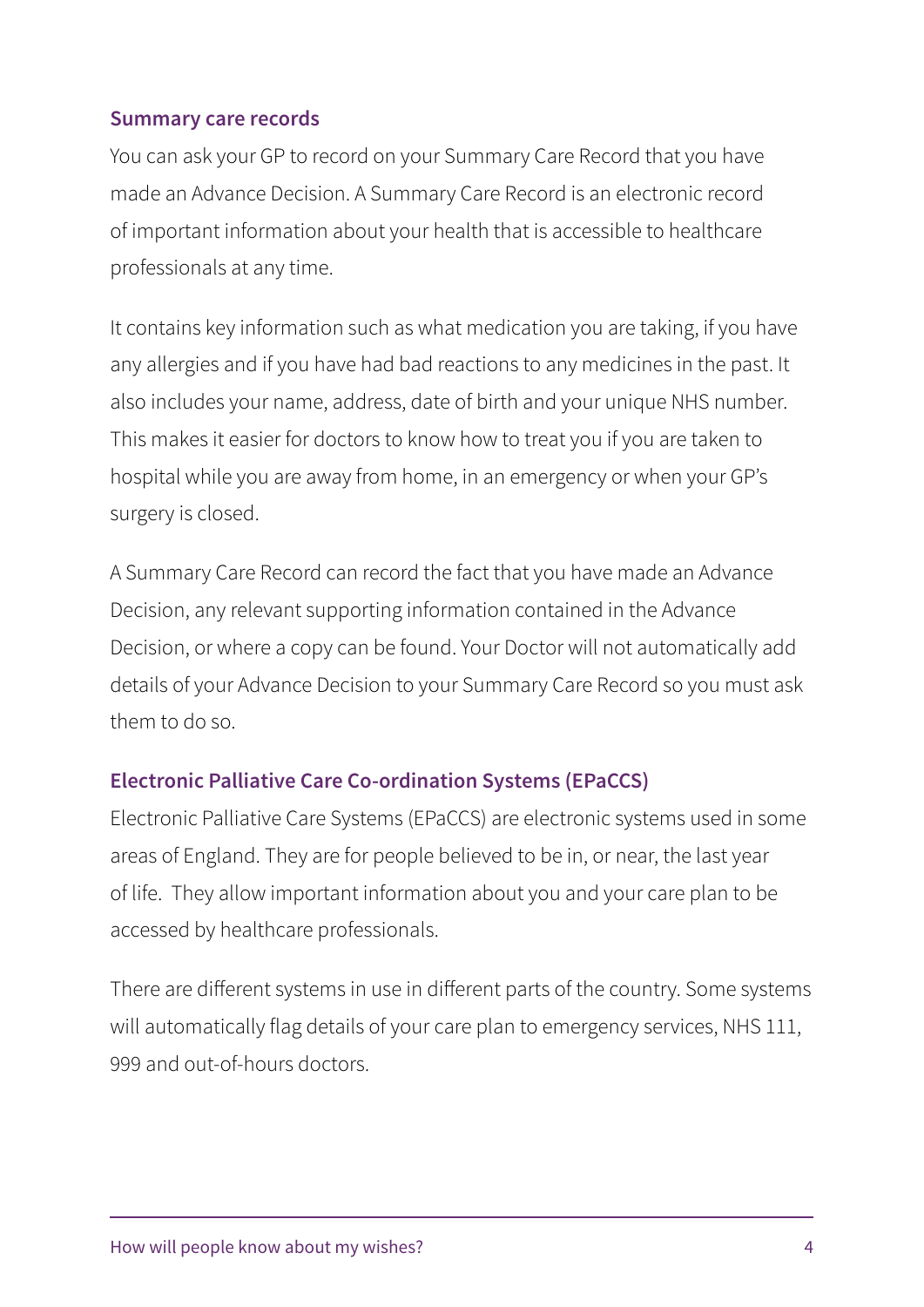Your EPaCCS record should include whether you have made an Advance Decision, the decisions within it, when it was made, and where a copy can be found. Some local healthcare providers are also able to upload and record a copy of the original document on their EPaCCS system.

## **In an emergency how will my wishes be known about?**

## **Contact your local Ambulance Trust**

If you have made an Advance Decision, you can speak to your local ambulance Trust to find out if they can record it on their system.

Ambulance services are provided by one of ten NHS Ambulance Trusts in England, and by one in Scotland, one in Wales and one in Northern Ireland. They each have different policies on whether or not they will record your Advance Decision.

In an emergency, for example if you have an accident such as a fall, it is likely that you will be treated by your local ambulance service. The nature of the service they provide means that their staff are often required to make difficult decisions very quickly about how to treat you.

In practice this can mean that, if you are treated by a paramedic in an emergency and are not able to communicate your treatment wishes to them, they may not have time to check to see if you have an Advance Decision. Even so, recording your Advance Decision on their system will make it more likely to be followed.

If you do not know who your local ambulance trust is, you can contact Compassion in Dying, or view a list of all NHS authorities and trusts here: www.nhs.uk/ServiceDirectories/Pages/CareTrustListing.aspx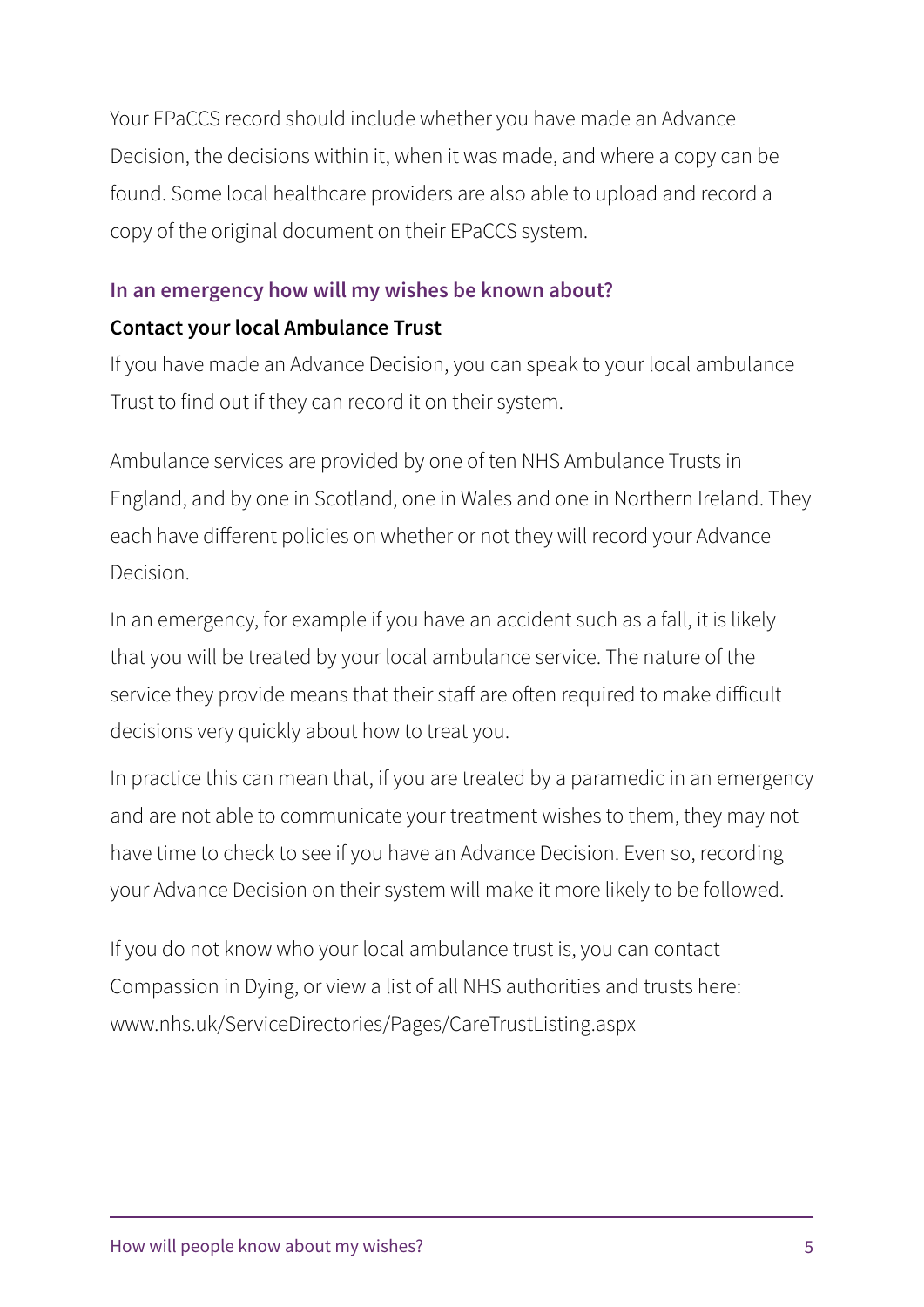# London and the South East: Register your Advance Decision with **Coordinate my Care**

If you are based in London and the South East, you can register with Coordinate My Care, which is an electronic record available to those who care for you. Coordinate My Care is a type of EPaCCS. A doctor or a nurse can talk to you about your health, illnesses and wishes, and create a personalised urgent care plan. Details of your Advance Decision will be entered into the Coordinate My Care system.

The record can be accessed by your GP, community nurses, hospital team, out-of-hours doctors, specialist nurses, London Ambulance Service and NHS 111 (NHS 111 is the NHS non-emergency telephone number that operates at any time).

You can find out more about Coordinate My Care by calling them on 020 7811 8513, or by visiting their website: www.coordinatemycare.co.uk

### **How can we help?**

We can send you a free Advance Decision or Advance Statement form along with guidance notes that explain how to complete them. Alternatively, you can complete these documents online for free at www.MyDecisions.org.uk

We can also support you to complete your forms over the phone.

If you have any questions about Advance Decisions, Lasting Power of Attorney for Health and Welfare, planning ahead or medical decision-making more generally then please contact our Information Line.

The following free publications may also be helpful:

- Advance Decisions (Living Wills) An Introduction
- Advance Decisions (Living Wills) Is my form legally binding?